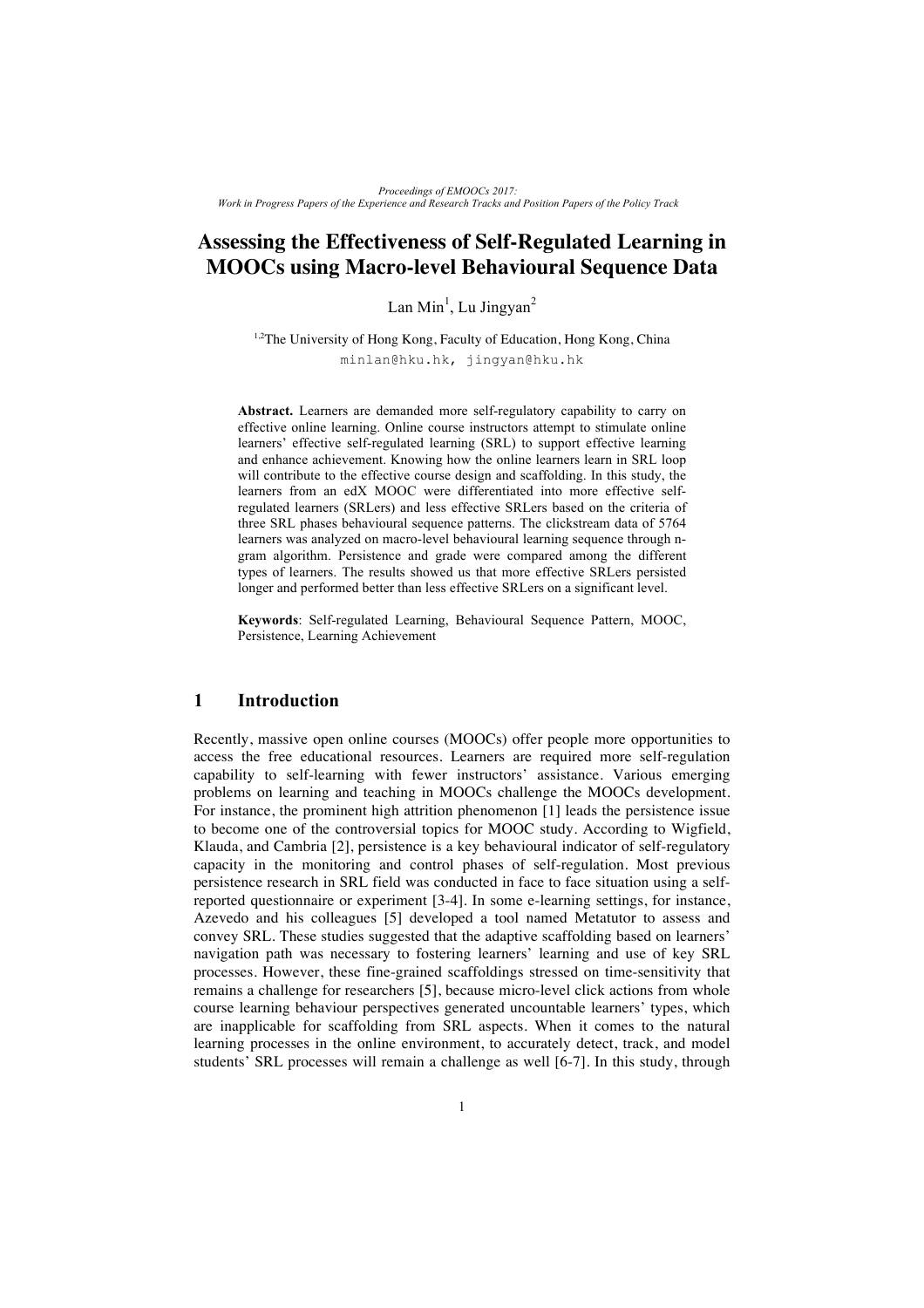exploring the clickstream data in an edX MOOC, based on the edX platform feature and course design feature, the learning processes were detected to see how the SRL behavioural sequences patterns reflect persistence and achievement.

### **2 Related Work**

Studies show that self-regulatory processes are different among students and the differences lead to the variance in achievement [8-9]. Schunk [10-11] states that selfregulated learning (SRL) is an effective means to improve achievement. According to self-regulated learning theory, students are self-regulated to the degree they are metacognitively, motivationally, and behaviorally active participants in their learning processes [12]. These metacognitive processes include goal setting, self-monitoring, and self-evaluative feedback loops. Motivational feelings and beliefs refer to selfregulated learners' display of personal initiative, perseverance, and adaptive skills. Researchers may be unable to observe the learners' psychological states or cognitive thinking. However, behaviorally, self-regulation refers to specific beneficial actions, such as record keeping, environmental structuring, and help-seeking, which are observable [12].

In traditional studies, SRL measuring included self-reported questionnaires, structured interviews, teacher ratings, think aloud methods, error detection tasks, trace methodologies, and observations [13]. Questionnaires and interviews are two most widely-used measurements in MOOC studies on SRL topics. Kizilcec et al.'s studies [3-4] provided us with some implications of how learners perform in MOOC context, but, in terms of research method, as Winne and Perry [13] indicated, self-report measures do not necessarily give a reliable picture of the self-regulation tactics students actually engage in.

The fine-grained log data that were recorded by online platform give a chance to apply trace methodology and learning analytics on every or groups of participants. In a MOOC video study, researchers suggested that the clickstream data organized by using n-gram algorithm method may help people understand how the online learners process information [14]. According to topic modeling and n-gram analysis, researchers construct the behavioural actions sequences into several categories to classify how these learners interact with the online videos and process information [14]. However, viewing learners' behaviours as a whole, their online actions on other pages or activities also reflect their cognitive thinking. Moreover, instructional designers promise that learners who follow an underlying SRL behavioural sequence pattern may have a better learning achievement. We assume that the more effective SRL learners would have a relatively regular macro-level learning sequence. In other words, when the actual online learning behaviours are calibrated with or similar to the ideal learning sequences, they may get on the right track of SRL loop and learn better and longer in an online course.

According to social cognitive SRL model from Zimmerman [15], the three-stage learning process consist of forethought and planning phase, performance monitoring phase and self-reflection phase. The more effective SRLers who experience the complete three-stage loop are assumed to learn better than those who do not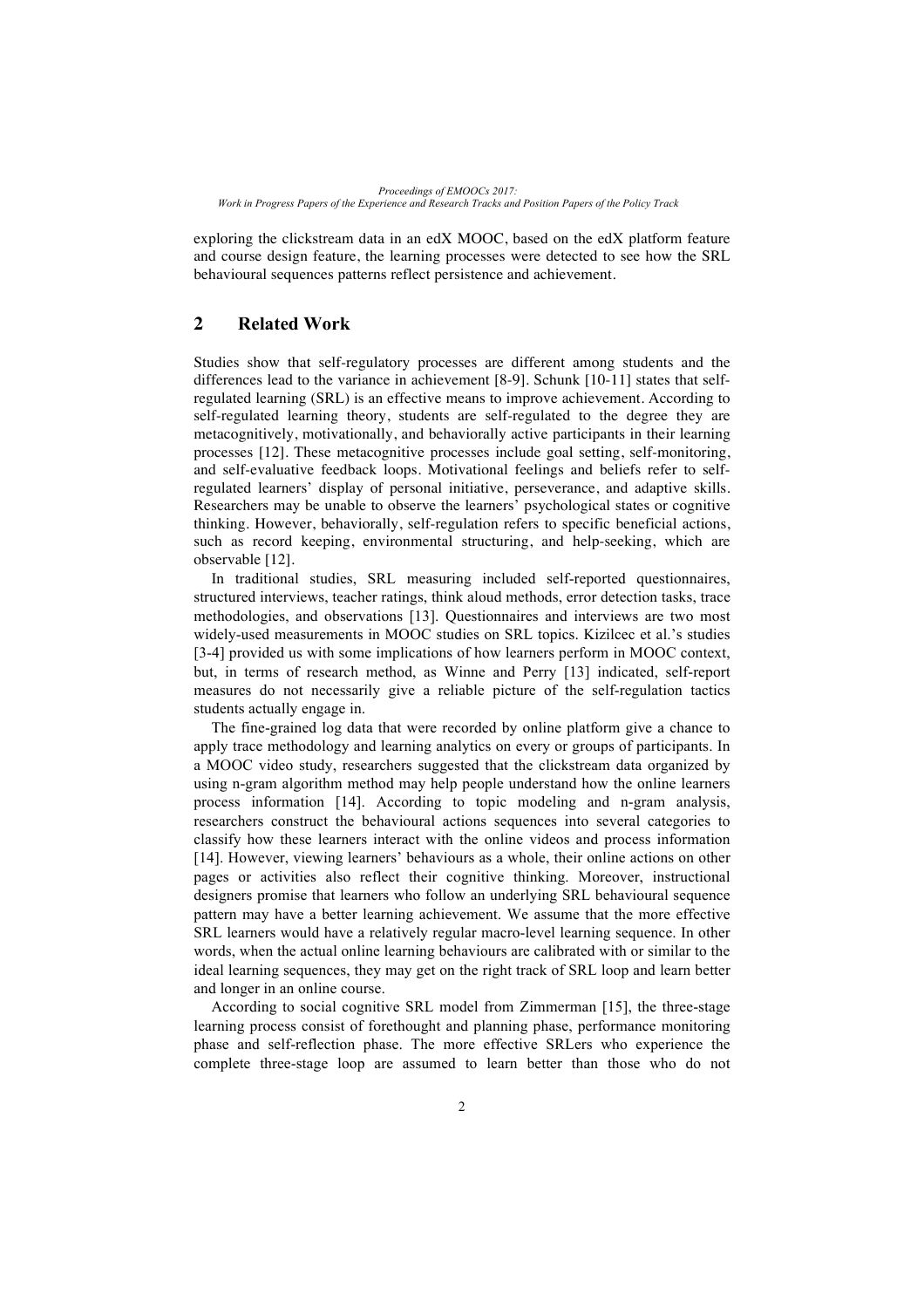experience the completed SRL loop. From this perspective, we can distinguish effective form from ineffective forms self-regulation from the quality and quantity of one's self-regulatory behavioural sequence processes [15].

## **3 Research Questions**

- 1. What types of learners do we have in MOOC based on macro-level SRL behavioural sequence patterns?
- 2. What is the relationship between the macro-level SRL behavioural sequences and persistence in MOOC?
- 3. What is the relationship between the macro-level SRL behavioural sequences and grade in MOOC?

## **4 Method**

### **4.1 Course Context**

The MOOC*, Epidemics,* offered by The University of Hong Kong on edX was used in this study. It composed of ten weeks of learning materials that were broken up into four themes. There were 4-10 video lectures in each week (most videos were 5-10 minutes). Quiz was the only assessment in this MOOC. According to the navigational bar, this MOOC has five blocks: Home (H), Course (C), Course Details (CD), Discussion (D) and Progress (P). The learners' click action on each block will create one macro-level behaviour record. Under Course block, as the video watching and quiz taking are two main activities, they are also defined as two macro-level activities.

### **4.2 Data Collection**

#### **Data Cleaning**

Raw data were collected from 5764 learners who did at least one action in this MOOC during the first running time. It was organized based on three items: user id code, time, and event. Non-learners' behaviour records (e.g. system self-generated records and instructors' records) were removed. Then, the micro-level behaviours were clustered into a macro-level behaviour if the same macro-level behaviour category was in a linear sequence based on the time series. For instance, in a time duration 07:00:00 to 07:20:00, all the micro-level behaviours for doing the quiz that included the actions of saving the answer, checking the answer and showing the correct answer were marked as "Q". Table 1 illustrates the ID-based macro-level behaviour sequence list.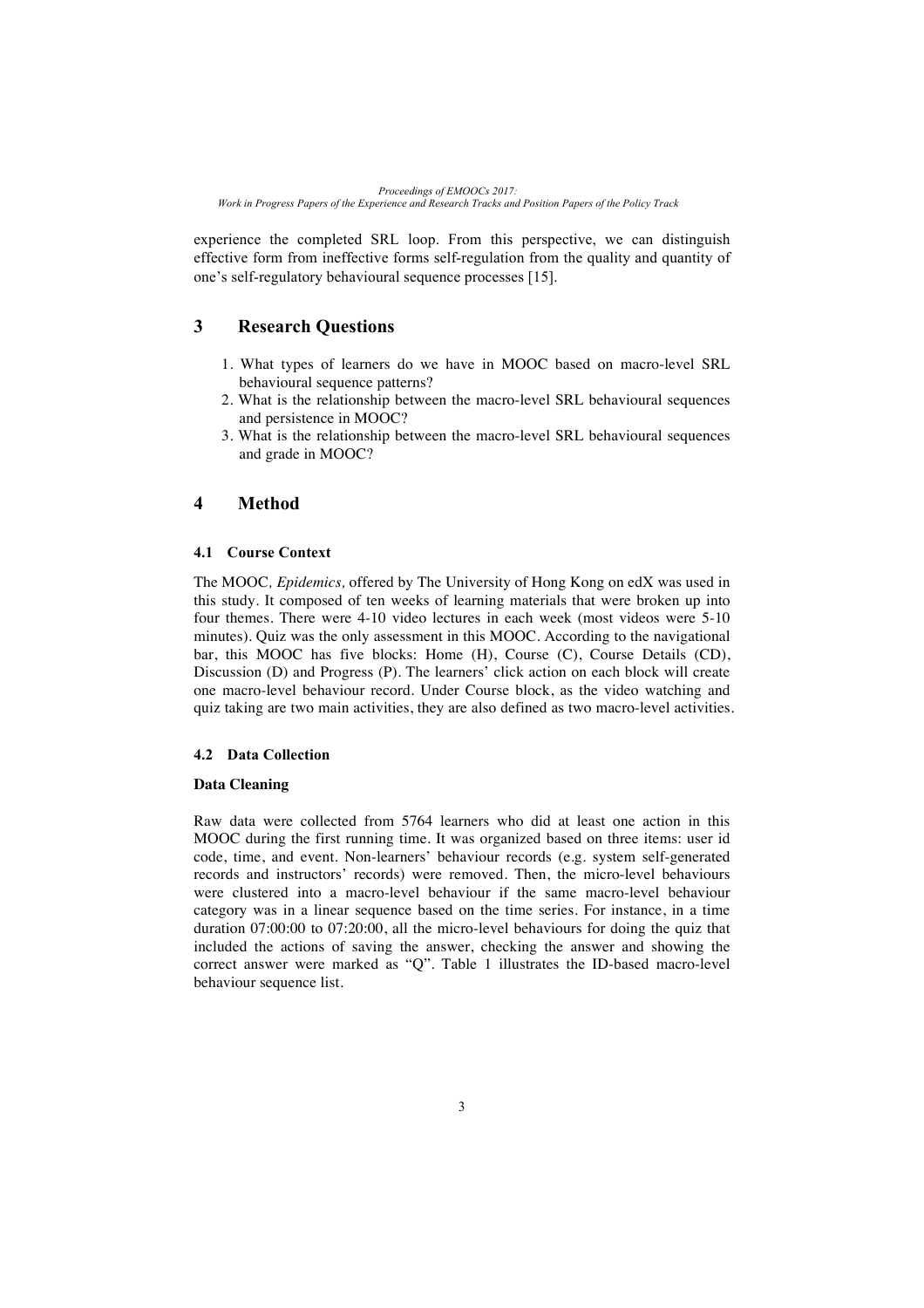Table 1. Learner macro-level behaviour sequence list

| m    | <b>Learning Sequence</b>                        |
|------|-------------------------------------------------|
| 3465 | HCD C V D C H V CD D C V C V Q C V              |
|      | 5317   HCD D P C V C V C V O C V                |
| 5879 | HCVCVCVQVQVCQCVQCVQVQVQVQCVCVHPHCDCHC<br>$VCVC$ |

#### **Data Analysis**

In this study, the n-gram is the contiguous sequence of n items from a learner's online learning clickstream record on the macro-level behaviours. For instance, the behavioural sequences "H-CD-C-V-Q-D-P" would be composed of 2-grams (e.g. H-CD, CD-C, C-V, V-Q, Q-D, D-P), 3-grams (e.g. H-CD-C, CD-C-V, C-V-Q, V-Q-D, Q-D-P) and 4-grams (e.g. H-CD-C-V, CD-C-V-Q, C-V-Q-D, V-Q-D-P).

Researchers predict some sequences that may reflect the SRL behaviours. During the forethought phase, learners prepare work before performance phase on their studying [15]. **In an online setting, any navigational button that provides the course information may attract learners' attention to preview/overview the course as a pre-action.** In this study, Course details (CD) offers the information about the course learning outcomes, course syllabus, course assessing types and grade criteria, which the learners may go through before doing activities in the performance phase. In performance phase, self-control and self-monitoring occur in the learning process that involves learner's attention and willpower [15]. **In the relatively fixed online setting, the behaviours in performance phase mainly happen during the activities.** The activities are mainly in the Course page (C), which include video lecture (V), quiz (Q), and discussion (D). Learners carried out different task strategies to monitor their learning process. Many reasonable sequences patterns can be the combination of C, V, Q and D. Self-reflection phase happens in the final stage when learners review their performance toward final goals [15-16]. **Any course design that helps learners review their performance or match to the final goals can be potentially lead to actions in self-reflection phase.** Progress page (P) helps the learners check their learning progress is going on. Since the quiz is the only assessment in this course, a possible self-reflection behavioural sequence pattern may be the Q-P and V-Q-P or Q-P-CD because after taking the quiz the learner may review their performance on P. Above all, three SRL behavioural sequence patterns were proposed in Table 2. Each learner will have a count record of sequence pattern in each of the three SRL phases. More effective SRLers are those who did action in each SRL phase, while less effective SRLers may missed one or two phases.

Persistence is defined as the weeks the learner stays in the course (10 weeks in total). Achievement is the grade (1 point in total). One-way ANOVA will be conducted to observe the significant differences among the more effective SRLers and less effective SRLers on persistence and achievement. In the relationship between the persistence/the grade and three SRL phases, multiple regression will be applied.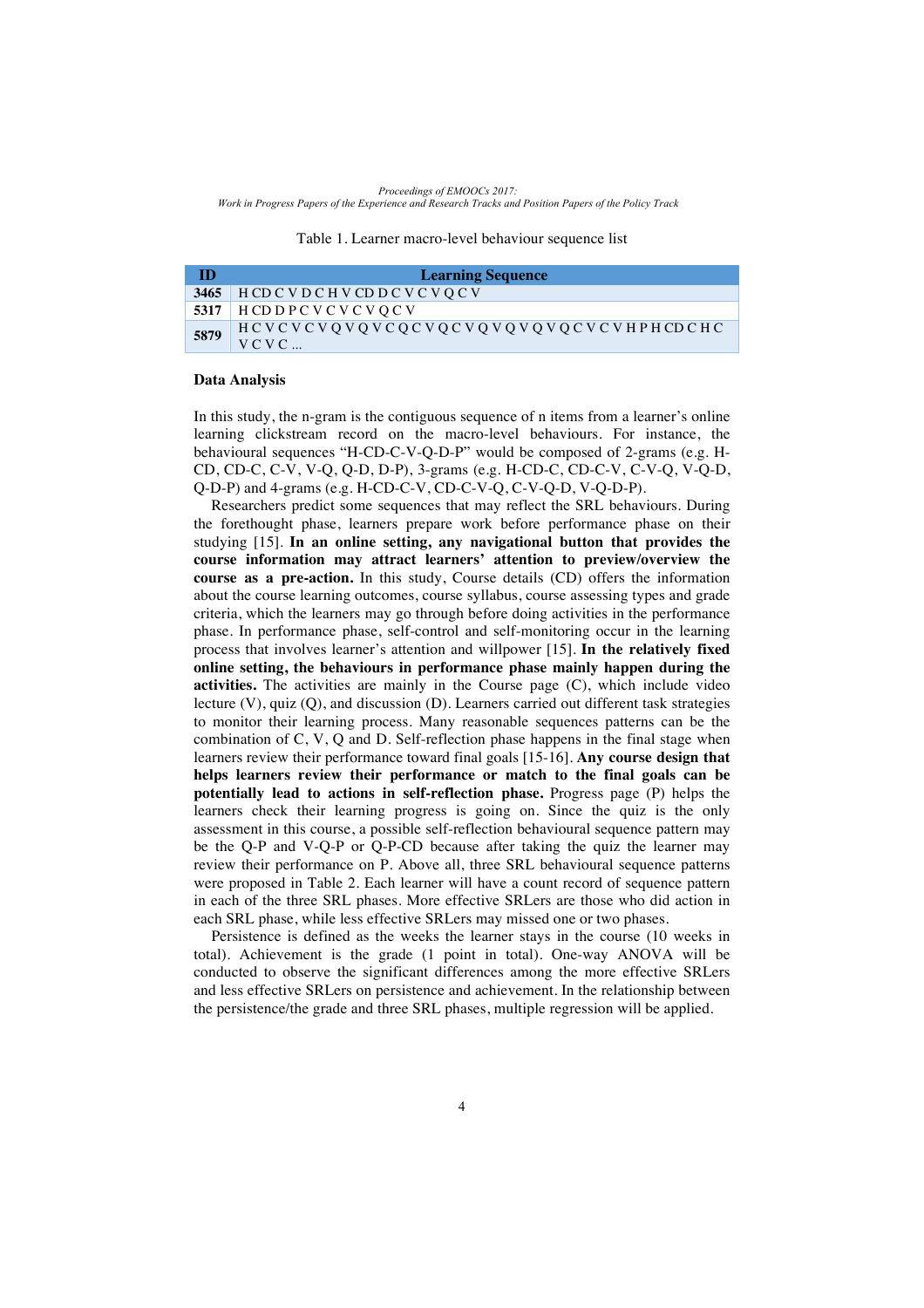|  |  |  | Table 2. Three SRL Behavioural Sequence Patterns |  |  |
|--|--|--|--------------------------------------------------|--|--|
|--|--|--|--------------------------------------------------|--|--|

| <b>Phase</b>                 | <b>Sequences</b>                                                  |
|------------------------------|-------------------------------------------------------------------|
| <b>Forethought Phase</b>     | H-CD, CD-C, H-CD-C, H-C-CD-D-P (or H-CD-D-P-C or C-H-CD-<br>$D-P$ |
| <b>Performance Phase</b>     | C-V, V-Q, C-V-Q, C-D, V-D, C-V-D, Q-D, C-Q-D, V-Q-D, C-V-Q-D      |
| <b>Self-reflection Phase</b> | P-CD, O-P, O-P-CD, V-O-P, V-O-P-CD                                |

### **5 Result**

#### **5.1 Macro-level SRL Behavioural Sequences Overview (RQ1)**

According to the definitions of more effective SRLer and less effective SRLer mentioned above, it is found that the number of less effective-SRLers was nearly four times of that of more effective SRLers (See Figure 1).



Fig. 1. Number of More Effective-SRLers (MEF-SRLer) and Less Effective-SRLers (LEF-SRLer) (N=5764)

The less effective SRLers were further subdivided based on the phase(s) they missed (See Figure 2). About 45% less effective SRLers missed both the forethought and self-reflection phases, and around 10% and 35% less effective SRLers missed forethought phase and self-reflection phase respectively. There were even about 10% less effective SRLers missed the performance phase based on the SRL behaviours criteria. These learners are regarded as browsers ("Others" in the figure).



\*LEF-SRL\_mf: only miss forethought phase; LEF-SRL\_msr: only miss selfreflection phase; LEF-SRL\_mf&sr: miss forethought phase and self-reflection phase; Others: those who assess to the course but may never do any course-related activities

Fig. 2. Types of less effective SRLers (LEF-SRLers)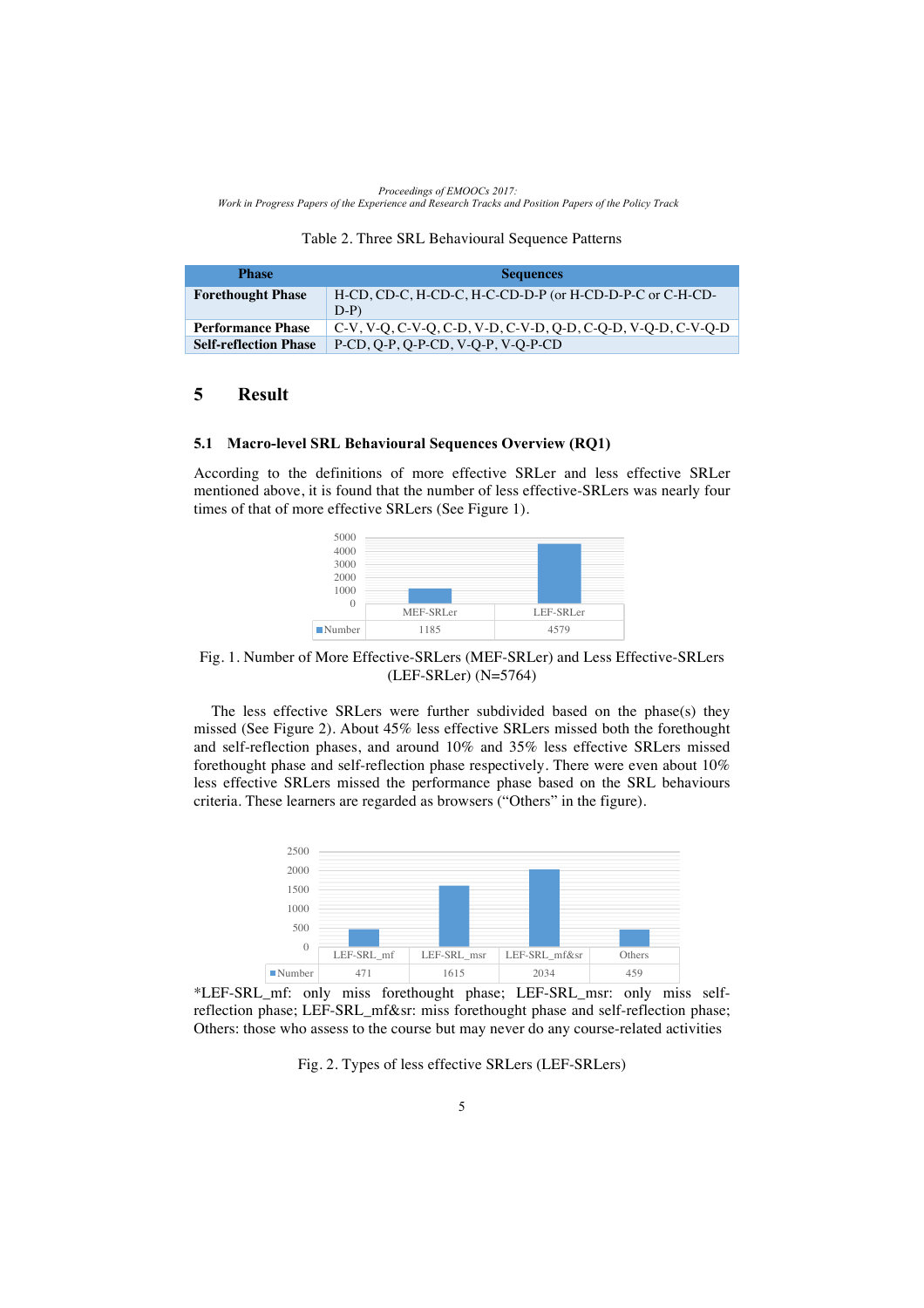*Proceedings of EMOOCs 2017: Work in Progress Papers of the Experience and Research Tracks and Position Papers of the Policy Track*

### **5.2 Persistence and SRL Behavioural Sequence Patterns (RQ2)**

As shown in Table 3, more effective SRLers had the highest mean value of persistence and others had the lowest. With the one/two SRL phase(s) missing, the persistence decreases. Especially when the self-reflection phase was missing, the persistence accelerated dropped slightly. One-way ANOVA analysis and Tukey test showed that the persistence of the different types of learners was different significantly (F = 886.146, p-value <  $0.001***$ ).

#### Table 3. Persistence and More Effective-SRLers (MEF-SRLer) and Less Effective-SRLers (LEF-SRLer)

| <i>Persistence</i> | MEF-<br><b>SRLer</b><br>$(n=1185)$ | LEF-<br>SRL mf<br>$(n=471)$ | LEF-<br>SRL msr<br>$(n=1615)$ | LEF-<br>SRL mf&sr<br>$(n=2034)$ | <b>Others</b><br>$(n=459)$ |
|--------------------|------------------------------------|-----------------------------|-------------------------------|---------------------------------|----------------------------|
| Mean               | 6.528                              | 5.461                       | 2.975                         | 2.197                           | 1.242                      |
| <i>Std</i>         | 2.966                              | 3.000                       | 2.384                         | 1.816                           | 0.684                      |
| Min                |                                    |                             |                               |                                 |                            |
| 25%                | 4                                  | 3                           |                               |                                 |                            |
| 50%                | 7                                  |                             | 2                             |                                 |                            |
| 75%                | 9                                  | 8                           |                               |                                 |                            |
| Max                | 10                                 |                             | 10                            |                                 | 9                          |

We found that forethought phase and performance phase had a small positive effect on persistence through ordinary least square (OLS) multiple regression, but they all reached the significant level on statistics  $[Ad]$ .  $R^2(0.480)$ , Prob (F-statistics < 0.001), the coefficients of the three independent values ( $\beta$ -forethought = 0.0482,  $\rho$  < 0.01\*\*,  $\beta$ -performance = 0.0170,  $\rho < 0.01$ \*\*,  $\beta$ -reflection = -0.0008,  $\rho < 0.878$ )]. Selfreflection had a little negative effect on persistence, but it did not reach the significant level on statistics.

#### **5.3 Grade and SRL Behavioural sequence patterns (RQ3)**

Table 4 shows that the more effective SRLers had the highest average grade, and others hardly got mark. With one or two SRL phase(s) missing, the average grade dropped. Especially when the self-reflection phase was missing, the grade accelerated dropped slightly. One-way ANOVA analysis and Tukey test showed that the grade of the different types of learners was different significantly ( $F = 972.546$ , p-value <  $0.01^{**}$ ).

Interestingly, there were 15 less effective SRLers who got the full mark (1 point), while only 8 more effective SRLers got the full mark. These less effective SRLers hardly did actions in the forethought phase. Their learning behaviours focused on Course page, video lecture, and quiz. More specifically, they regularly learn in the course with the sequence pattern "C-V-Q".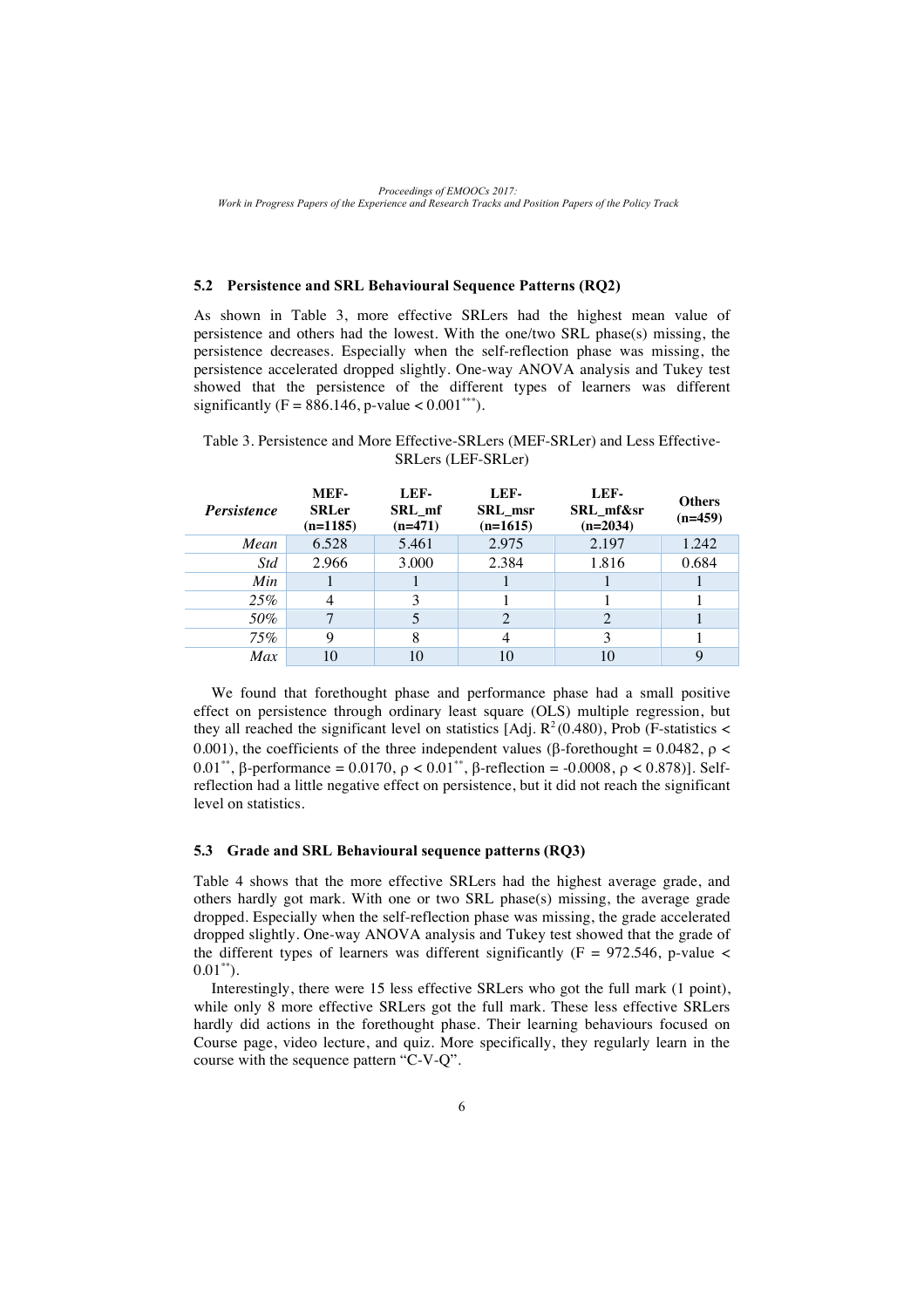| <b>Grade</b> | <b>MEF-SRLer</b><br>$(n=1185)$ | LEF-<br>SRL mf<br>$(n=471)$ | LEF-<br>SRL msr<br>$(n=1615)$ | LEF-<br>SRL mf&sr<br>$(n=2034)$ | <b>Others</b><br>$(n=459)$ |
|--------------|--------------------------------|-----------------------------|-------------------------------|---------------------------------|----------------------------|
| Mean         | 0.538                          | 0.410                       | 0.120                         | 0.051                           | 0.002                      |
| <b>Std</b>   | 0.35                           | 0.357                       | 0.238                         | 0.144                           | 0.041                      |
| Min          |                                | $\theta$                    | $\theta$                      |                                 | $\theta$                   |
| 25%          | 0.16                           |                             | 0                             |                                 |                            |
| 50%          | 0.67                           | 0.41                        | $\Omega$                      |                                 | $\Omega$                   |
| 75%          | 0.85                           | 0.76                        | 0.12                          | 0.01                            | $\Omega$                   |
| Max          |                                |                             |                               |                                 | 0.87                       |

#### Table 4. Grade and More Effective SRLers (MEF-SRLer) and Less Effective SRLers (LEF-SRLer)

We found that forethought phase had a little negative effect on grade through OLS regression, but it did not reach the significant level. Performance phase had a small positive effect on grade, and it reached the significant level on statistics. Selfreflection had a little negative effect on persistence, and it reached the significant level on statistics [Adj.  $R^2(0.544)$ , Prob (F-statistics < 0.001), the coefficients of the three independent values ( $\beta$ -forethought = -0.0009,  $\rho$  = 0.639,  $\beta$ -performance =  $0.0023$ ,  $\rho < 0.05^*$ ,  $\beta$ -reflection = -0.0013,  $\rho < 0.05^*$ )].

### **6 Discussion**

#### **6.1 Macro-Level SRL Behavioural Sequence Patterns**

Good instructional design is believed to support and stimulate SRL [17]. On the one hand, the course design should be close to the natural SRL process that supports learners' essential capability to self-direct; on the other hand, the more support on the SRL strategies should facilitate different people to construct a personalised learning model for their SRL strategies. Then, if the course was designed with more pages of activities for preparation before performance phase and reflection after performance phase, the learners may pay more attention to the forethought phase and selfreflection phase. In this study, from the course design perspective, this MOOC offers relative concise course design that participants can follow the designed steps to learn one by one easily. Only if the participant persist on the learning activities, they may get a good result. However, those defined less effective SRLers may still have used other strategies that did not leave action records online in these two phases (e.g. time manage on schedule and taking note after learning for reflection).

#### **6.2 Persistence, Grade and SRL**

In general, the more effective SRLers were significantly persisting longer and achieving higher than the less effective SRLers. To outward seeming, with the forethought phase and self-reflection phase missing in online learning, both persistence and grade performance dropped dramatically. The decreasing phenomena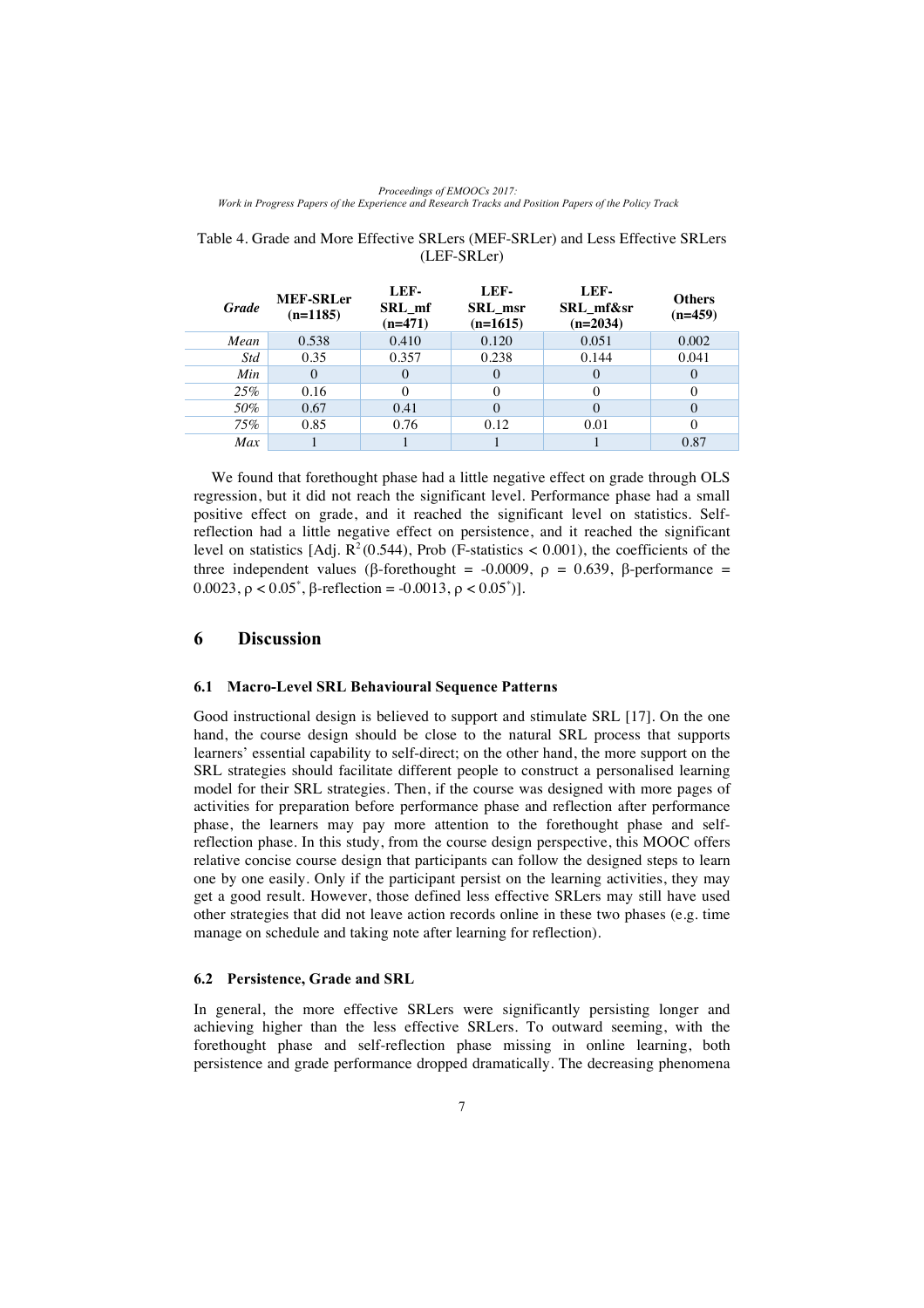*Proceedings of EMOOCs 2017: Work in Progress Papers of the Experience and Research Tracks and Position Papers of the Policy Track*

especially happened when they missed self-reflection phase. As mentioned above, the self-reflection phase was defined as reviewing progress page after doing the quiz or before reviewing course detail for assessing information again. Before the less effective SRL\_msr learners did something on the progress page, they have already made the decision between keep learning in this course and other potential events. In other words, when we see a learner missing the reflection phase in this course, he/she may have already logged out of the course at that time. That is why the decreasing of persistence and grade was steeper than those just miss the forethought phase.

Regarding the multiple regression results, how much the learners did in each phase had little or no effect on both persistence and grade. For the full mark less effective SRLers, these learners may have a clear purpose in this course, such as getting a certificate (performance goal), because their learning sequence pattern was regularly on "C-V-Q...C-V-Q". And their understanding of these contents was well. However, we did not know if they have reviewed the videos or checked other learning resources before taking the quiz (micro-level). Therefore, exploring the micro-level behaviours is necessary to explain the learning performance in future studies.

## **7 Conclusion**

More effective SRLers and less effective SRLers were differentiated based on the three SRL phases behavioural sequence patterns according to Zimmerman's three stages of SRL. The finding showed that more effective SRLers outperform less effective SRLers on both persistence and grade significantly. Compared to the Zimmerman's SRL model, the concrete SRL behavioural sequence patterns were constructed through n-gram method. However, the definition of the SRL behaviours in this study was on narrow sense, which means more patterns can be involved in other situations. In future studies, micro-level behavioural sequence patterns studies can be explored.

### **8 Limitations and Future Studies**

In online learning setting, participants' learning process is the result of both internal and external factors, including people's motivation, emotion, psychological and cognitive thinking, and online learning environment. In this study, we only focused on the macro-level behavioural sequences from the superficial perspective based on a fixed online learning environment design. According to Zimmerman's three stages model [15], SRL is a cycle. It is difficult to separate SRL from subsequent three stages activities. Furthermore, n-gram algorithm helps us capture the most frequent behavioural sequences from the long clickstream based on the pre-defined patterns. However, it will not automatically help us identify different types of behaviours. In future, two aspects can be explored: 1) supplemented internal factors research to validate the impact of SRL behavioural sequences on achievement; 2) design-based MOOC experiment to see what kind of course design or interface navigational design can facilitate more effective SRL behavioural sequences that lead to higher achievement, persistence and engagement.